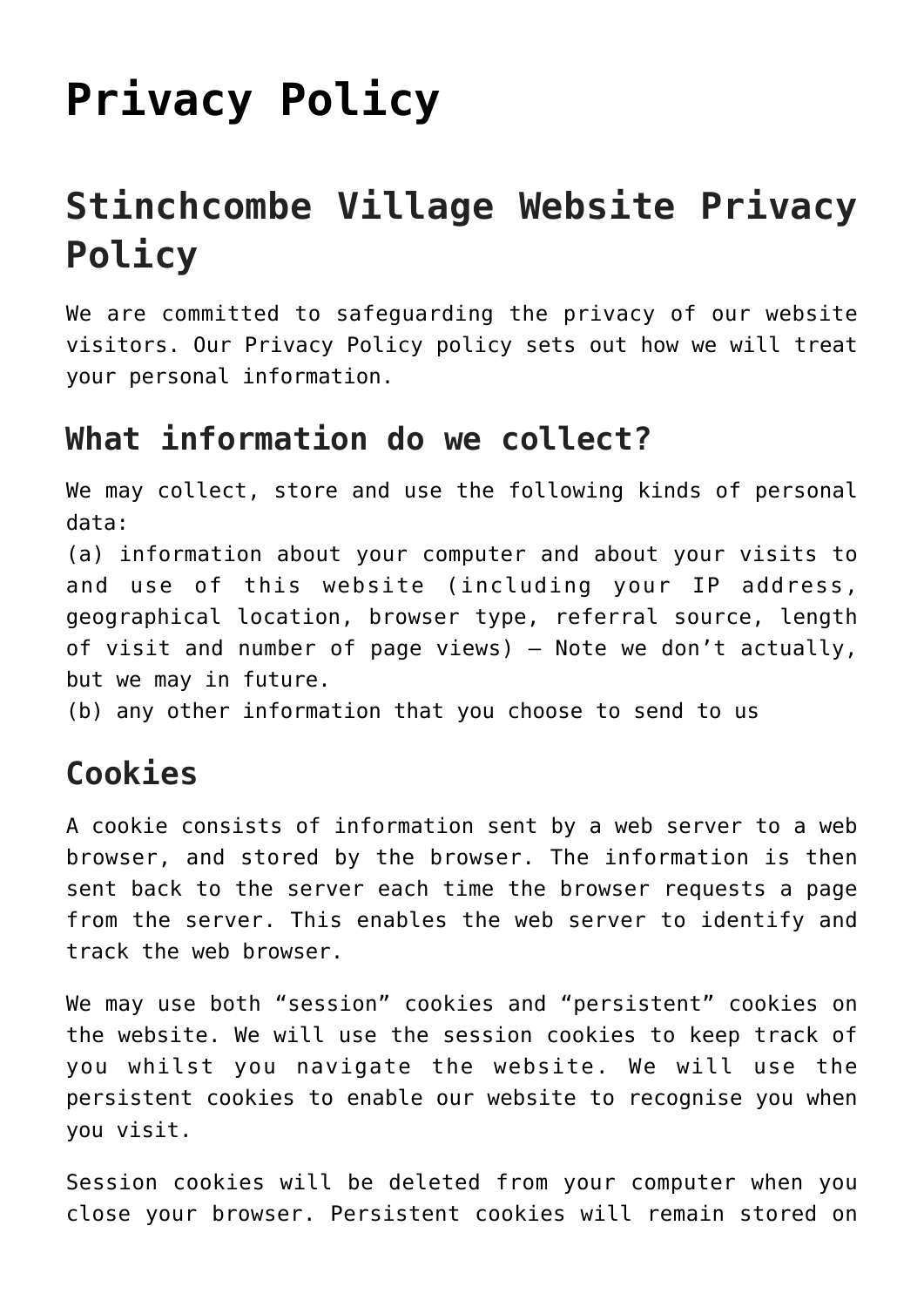your computer until deleted, or until they reach a specified expiry date.

Most browsers allow you to refuse to accept cookies. (For example, in Internet Explorer you can refuse all cookies by clicking "Tools", "Internet Options", "Privacy", and selecting "Block all cookies" using the sliding selector.) This will, however, have a negative impact upon the usability of many websites.

#### **Using your personal data**

Personal data submitted on this website will be used for the purposes specified in this privacy policy or in relevant parts of the website.

We may use your personal information to:

- administer the website
- improve your browsing experience by personalising the website
- enable your use of the services available on the website
- provide third parties with statistical information about our users – but this information will not be used to identify any individual user
- deal with enquiries and complaints made by or about you relating to the website

Where you submit personal information for publication on our website, we will publish and otherwise use that information in accordance with the licence you grant to us.

We will not without your express consent provide your personal information to any third parties for the purpose of direct marketing.

## **Disclosures**

We may disclose information about you to any of our employees,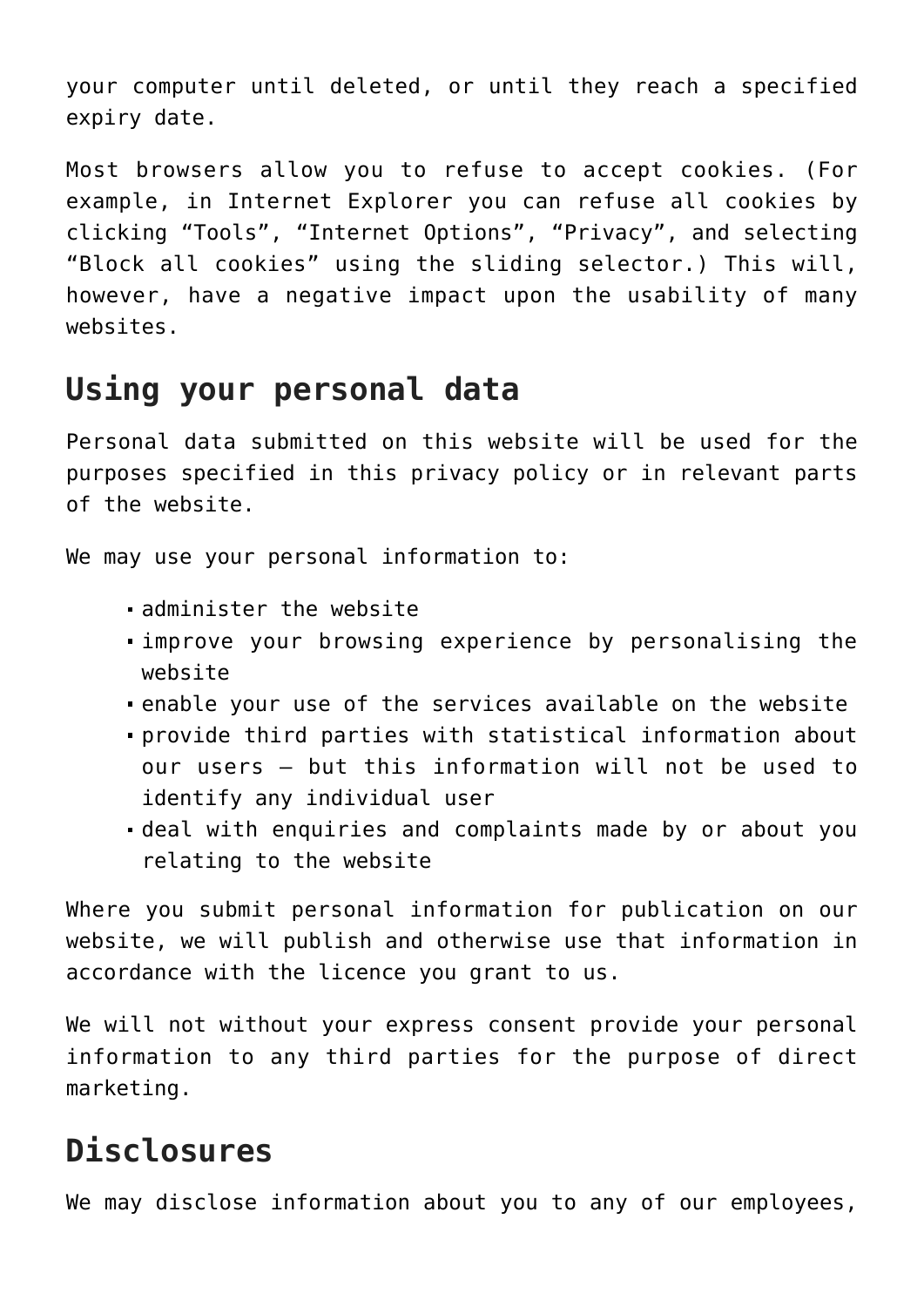officers, agents, suppliers or subcontractors insofar as reasonably necessary for the purposes as set out in this privacy policy.

In addition, we may disclose information about you:

- to the extent that we are required to do so by law
- In connection with any legal proceedings or prospective legal proceedings
- in order to establish, exercise or defend our legal rights

Except as provided in this privacy policy, we will not provide your information to third parties.

#### **International data transfers**

Information that we collect may be stored and processed in and transferred between any of the countries in which we operate in order to enable us to use the information in accordance with this privacy policy.

If you are in the European Economic Area (EEA), information which you provide may be transferred to countries which do not have data protection laws equivalent to those in force in the EEA.

In addition, personal information that you submit for publication on the website will be published on the internet and may be available, via the internet, around the world.

You expressly agree to such transfers of personal information.

#### **Security of your personal data**

We will take reasonable technical and organisational precautions to prevent the loss, misuse or alteration of your personal information.

We will store all the personal information you provide on our